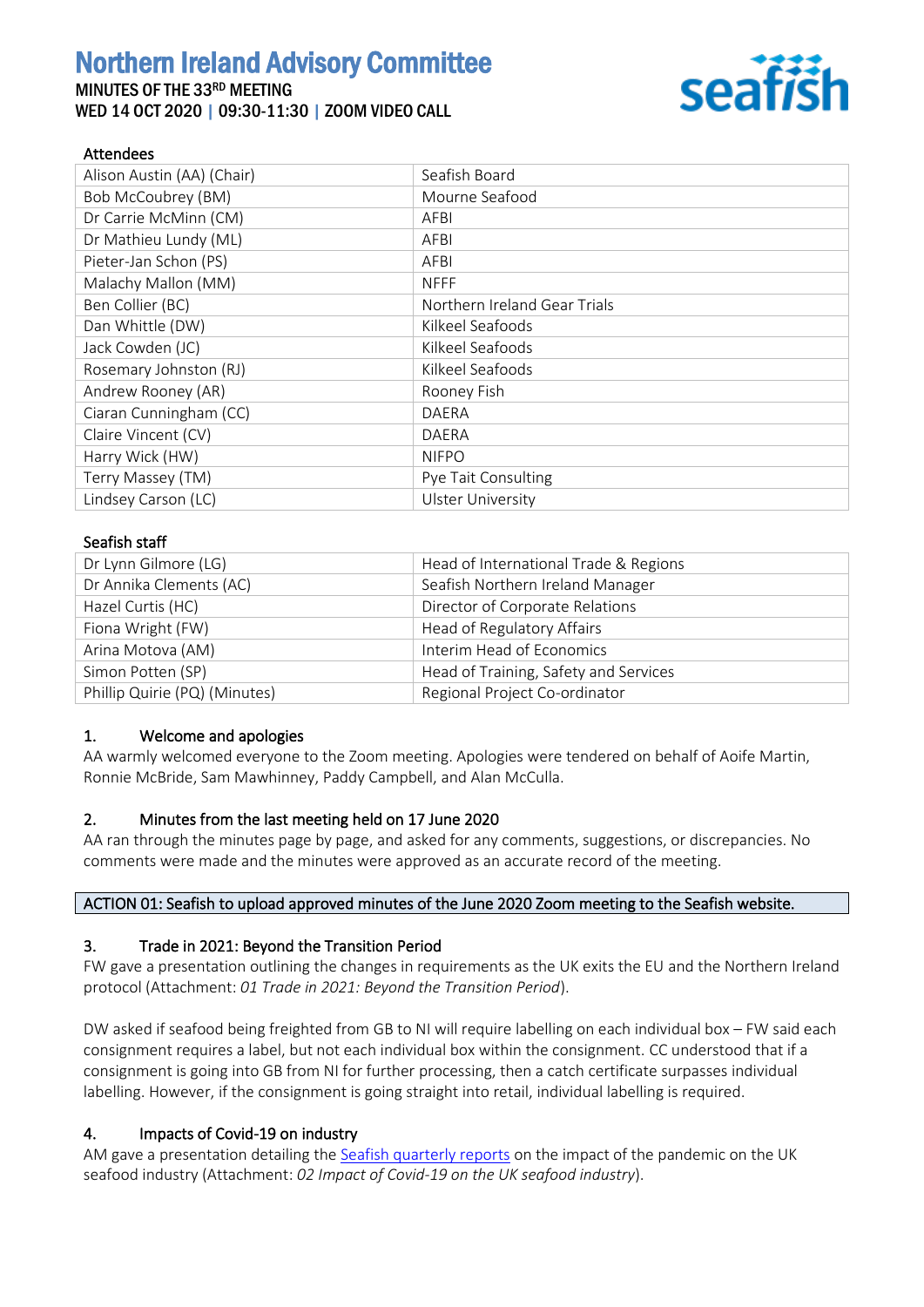AR is experiencing problems with continuity of local supply of whole prawns due to reduced fishing, which will be compounded by the vessel tie-up scheme, leading to difficulty meeting demand in European markets – particularly Spain. 50% of the *Nephrops* fleet will tie-up, which is not benefitting processors. This may lead to sourcing supply from elsewhere and may lead to Spanish customers ordering from elsewhere.

## 5a. The future of NI seafood industry – fleet succession planning: key findings

LC presented a summary the key findings from the NI fleet succession planning study, which was commissioned by the committee in 2019 (Attachment: *03 Succession Planning in the NI Fishing Industry*).

LC added that, in March, interviews were halted to avoid responses being skewed by the impact of the pandemic. LC then invited any questions or comments. HW noted the findings accurately reflect what is heard anecdotally, and BC noted that although the sample was small, it contained a good range in terms of age, targeted species, and fishing type.

DW asked if a more detailed report is available – LC confirmed, contact by email: carson-L8@ulster.ac.uk.

## 5b. The future of NI seafood industry – skills, recruitment and retention

TM explained that Seafish (with EMFF funds) commissioned Pye Tait to carry out research on the English seafood industry on issues around skills, recruitment and retention levels; potential skills and training gaps; and employment patterns. Recommended actions are based on the analysis. Seafish commissioned the same research in the NI and Wales seafood industries. TM presented key findings from the NI report (Attachment: *04 Skills, Recruitment and Retention in NI Seafood Industry*).

The report should be published late October and will be shared with SNIAC. Seafish will establish an action plan based on the recommendations, and will seek delivery partners in NI, subject to funding.

## ACTION 02: Seafish to circulate Skills, Recruitment and Retention in NI Seafood Industry report to the committee when published.

## 6. Seafish Executive update

HC reported on Seafish activity and projects from the past six months. In summary:

- Seafish has also experienced impacts of the pandemic, and the rapid and substantial drop in levy income has resulted in redundancies, in several areas of Seafish:
	- o 9 permanent staff have left.
	- o 4 fixed-term contracts removed.
	- o Process almost concluded all but one change has been made.
	- o Reduced capacity will have to reflect reduction in posts in what we can deliver.
- Health and wellbeing for our staff during Covid both main offices are closed with only occasional visits from staff. Travel is restricted. Meetings with stakeholders can occur outdoors, e.g. on the quayside, or for a walking meeting – but indoor meetings are not encouraged:
	- o Likely to stay out of offices until well into 2021.
	- o Have successfully transitioned to online working.
	- o Still focused and committed to our mission to support the seafood industry.
- Advertisements for a new Seafish Chairperson and four new Board members are still open, with applicants encouraged from all across the UK: [https://publicappointments.cabinetoffice.gov.uk/appointment/seafish-industry-authority-board-member/.](https://publicappointments.cabinetoffice.gov.uk/appointment/seafish-industry-authority-board-member/) If interested, please download the candidate pack, deadline is  $6^{\text{th}}$  November at 12:00.
- Seafish Sector Panels: autumn meetings taking place, two done, one to follow. Minutes not published, but any queries can be directed to the relevant Seafish contact in the links provided below: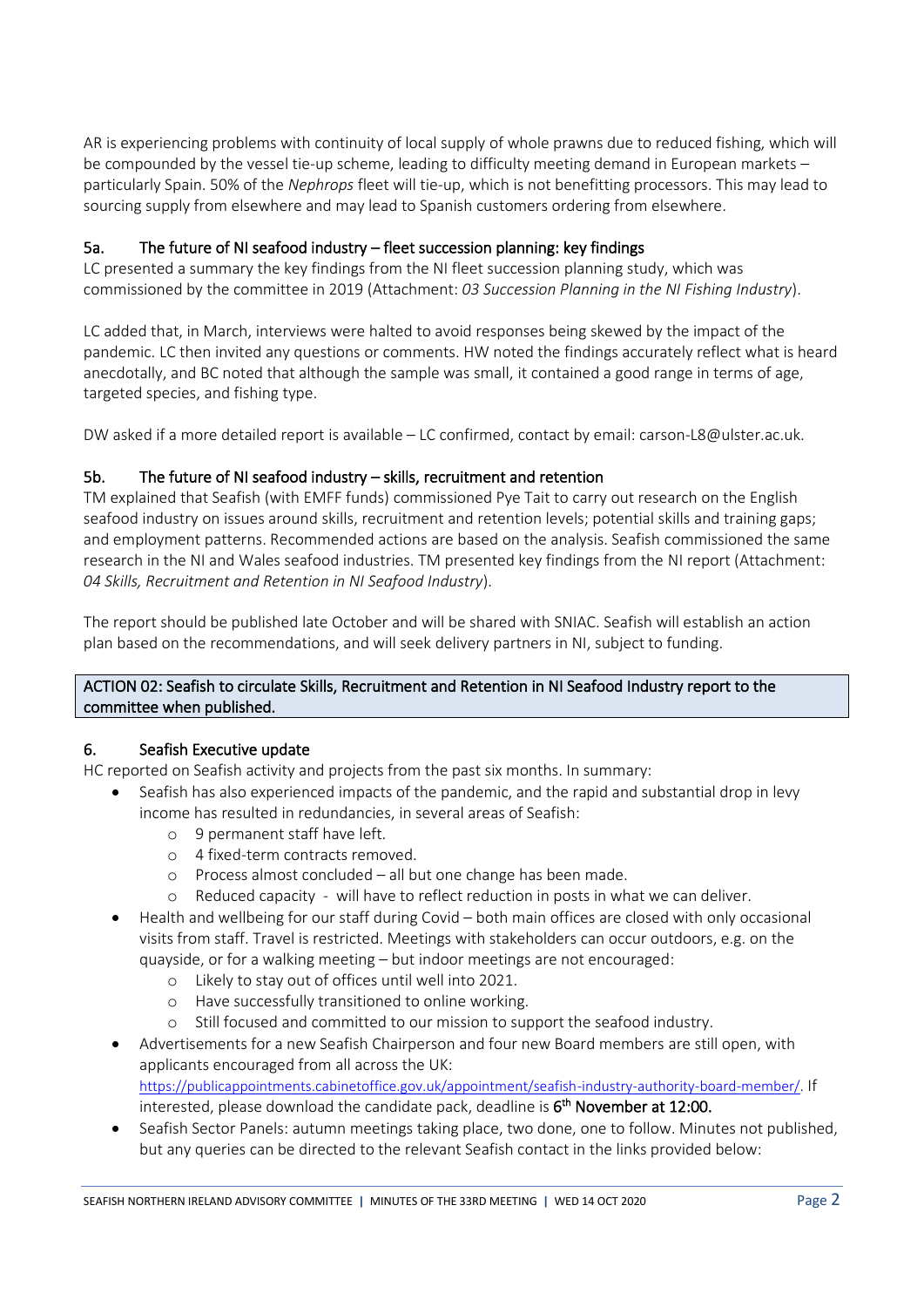- o [Supply Chain & Consumers](https://www.seafish.org/about-us/governance-and-performance/sector-panels/supply-chain-and-consumer-sector-panel/) and [Processing & Importers](https://www.seafish.org/about-us/governance-and-performance/sector-panels/processing-and-importers-sector-panel/) done[; Domestic & Exporters](https://www.seafish.org/about-us/governance-and-performance/sector-panels/domestic-and-export-sector-panel/) to follow.
- o Getting vital input from industry to Seafish.
- o Key part of our governance processes.
- o Panel chairs attend Seafish board meetings.
- Seafish strategic review preparations:
	- o Normal to have periodic reviews of non-departmental public bodies.
	- o Need a financially sustainable model review needs to identify most appropriate mechanism. (levy collected at fixed rate on weight of seafood, rates not increased in 20 years).
	- o Your views will be essential.
	- o Planning underway, meeting four fisheries administrations to design the consultation process.
	- o Likely to get underway after elections in Scotland and Wales, in May next year.

HC continued, outlining current three key focus areas of Seafish work:

- Covid issues quarterly impact assessment report:
	- o Initial repor[t available to read or download on Seafish website.](https://www.seafish.org/insight-and-research/covid-19-impact-on-seafood-industry/)
	- o Further quarterly reports will follow.
	- o Informed by our processing and fleet surveys.
- Brexit support [resources on our website,](https://www.seafish.org/trade-and-regulation/uk-exit-from-the-eu/) webinars to follow, helpline service being planned for late December/early January.
- New consumer brand[: Love Seafood](https://www.seafish.org/promoting-seafood/love-seafood-consumer-brand/) launched 1<sup>st</sup> October 2020:
	- o 20 year initiative to influence attitudes and perceptions so that consumers place a higher value on seafood.
	- o Key is getting the brand established first.
	- o Working effectively with industry businesses to amplify messages.
	- o Businesses can sell seafood products to consumers who feel positive about seafood.

Seafish also continues to collaborate with industry on a wide range of projects and initiatives, including:

- [Seafood Issues Groups](https://www.seafish.org/responsible-sourcing/seafood-issues-groups/) continuing to take place online, expanded audiences.
- 'Home and Dry' safety campaign: very successful, great evidence of engagement and impact desire to continue. Good use of mix of social media plus physical assets – banners in harbours.
- Examples of ongoing fisheries management support being provided:
	- o Scallop stock assessment work.
	- o [Future of our Inshore Fisheries](https://www.seafish.org/responsible-sourcing/fisheries-management/future-of-our-inshore-fisheries/) conference held in 2019 follow on work underway.
	- o Continue to suppor[t Fishing into the Future](https://www.fishingintothefuture.co.uk/) which has appointed a new Programme Manager, based in Bournemouth, and has support from Fishmongers' Company and Seafarers.
	- o Mackerel supporting the [North Atlantic Pelagic Advocacy Group](https://www.seafish.org/responsible-sourcing/fisheries-management/north-atlantic-pelagic-advocacy-group/) to get better international cooperation on quotas.
- [Young Seafood Leaders Network](https://www.seafish.org/safety-and-training/careers-in-the-uk-seafood-industry/young-seafood-leaders-network/) continues to be popular with over 100 members, and is working well online, with webinars and virtual networking opportunities.

## 7. Seafish activity in Northern Ireland: update

AC described the wide variety of work undertaken in Northern Ireland during the past six months (Attachment: *05 Seafish NI Update October 2020*). CV commended the range of outputs and felt encouraged by ongoing engagement between Seafish and NI industry throughout the pandemic.

CM noted that the AFBI scallop enhancement literature review is complete and thanked Seafish for funding (scallop larval modelling is ongoing). The project and report were noted by the ICES Scallop Assessment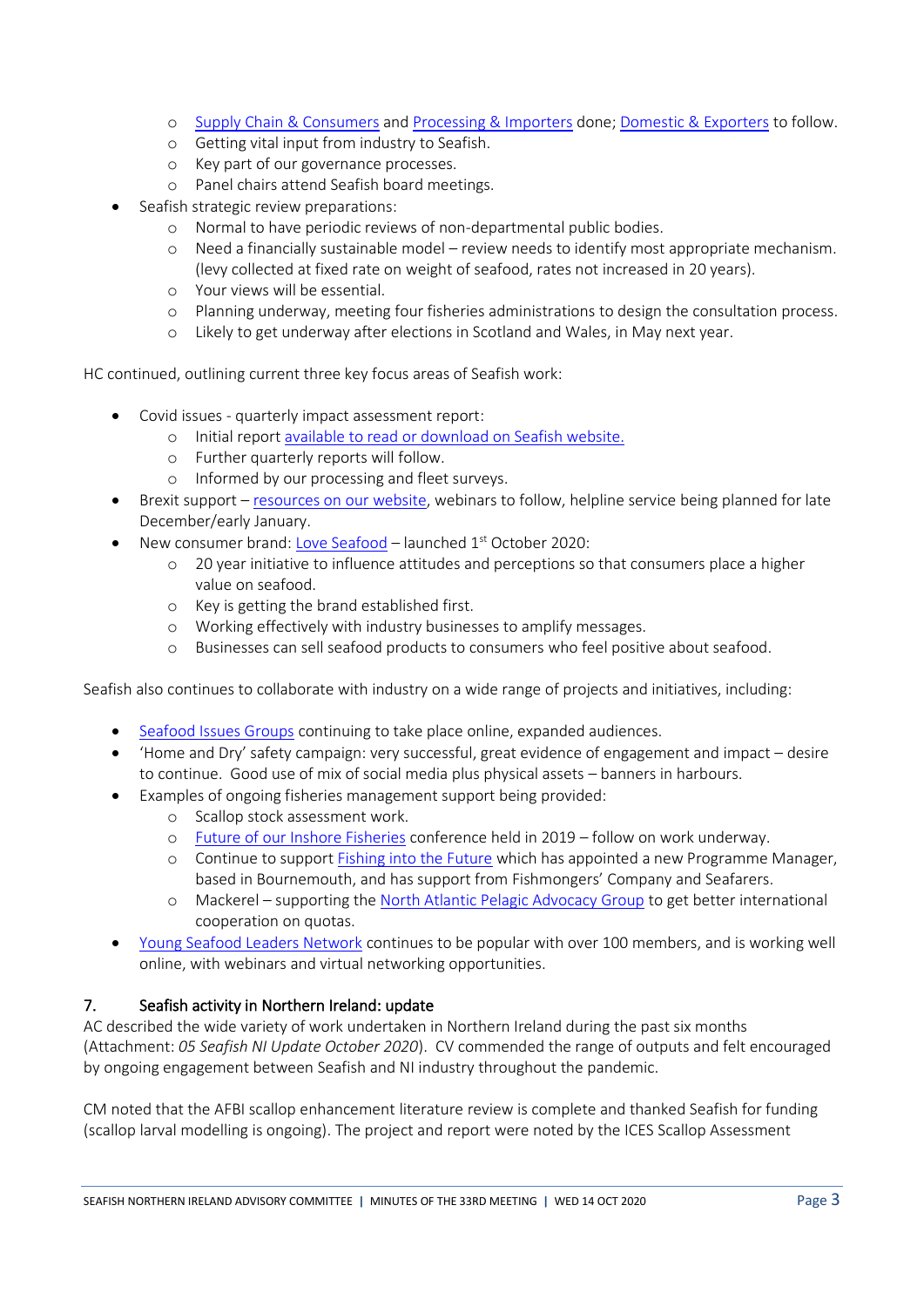Working Group (WGScallop), and fishermen from around the UK have expressed interest – demonstrating that the report will deliver value to other parts of the UK.

## 8. Roundtable discussion: issues or successes across the NI seafood supply chain in the ongoing global pandemic – an opportunity to feed back to the Seafish Board

AA invited committee members to share anything they wish, a summary of which will be relayed directly to the Seafish Board to help understand what is of particular importance throughout the NI seafood supply chain.

MM said their food service outlet has successfully adapted to the covid-19 environment, condensing business activity into fewer days and fewer hours and embracing 'click & collect' technology. Fish sales at the outlet have increased as they promote offerings on social media platforms and local press. This is not happening across the board in food service - many outlets are struggling to adapt and many may not survive into 2021.

BM agreed many food service and hospitality outlets are struggling to adapt to social restrictions. Some are unlikely to survive another extended period of restrictions. Brexit complexities and additional requirements in the seafood supply chain will increase fish prices, which will affect the takeaway and hospitality sectors.

AR noted that the China market has almost reached a standstill, Beijing has effectively been closed for 3 months, and government has advised against eating raw seafood, which has directly affected oyster exports to China. Brown crab orders have also dropped significantly, previously exported 600-800 tonnes of brown crab, but now only a fraction of that.

DW said the 'Eat Out to Help Out' campaign during August enabled them to clear stocks due to increased sales. Since then, operating at 60% pre-pandemic revenue. Focus has shifted to scampi products in retail sector, but at lower prices. RJ added that Brexit labelling and certification requirements and the Northern Ireland Protocol are a challenge for NI processors who source and sell outside NI. Much work and effort is required to understand the requirements, implications and implement any necessary changes to operations.

HW revealed that Northern Ireland producers' organisations successfully lobbied for a second round of government support to assist the fleet during the pandemic. The scheme is worth £1.7m, and mobile-gear vessels can claim up to 50% of average earnings if tied-up for a six week period (a condition of the European funding). Static-gear vessel operators wanted to continue fishing to meet the Christmas market, and will receive only fixed costs from a UK pot of money without the need to tie-up. These vessels will receive approximately £10k per vessel, which compares favourably to the situation in other devolved administrations.

## 9. Any other business and date of next meeting

LG wanted to highlight forthcoming international trade webinars:

- Japan webinar 26 October 2020 (a registration link will be emailed following the meeting).
	- UAE webinar 18 November 2020.
	- China and USA webinars are currently being planned and will follow thereafter.

#### ACTION 03: Seafish to circulate the Eventbrite registration page for the forthcoming Japan trade webinar.

The next meeting will be arranged in approximately six months, and AA thanked everyone for their valued participation before closing the meeting.

#### ACTION 04: Seafish to arrange the next meeting in spring 2021.